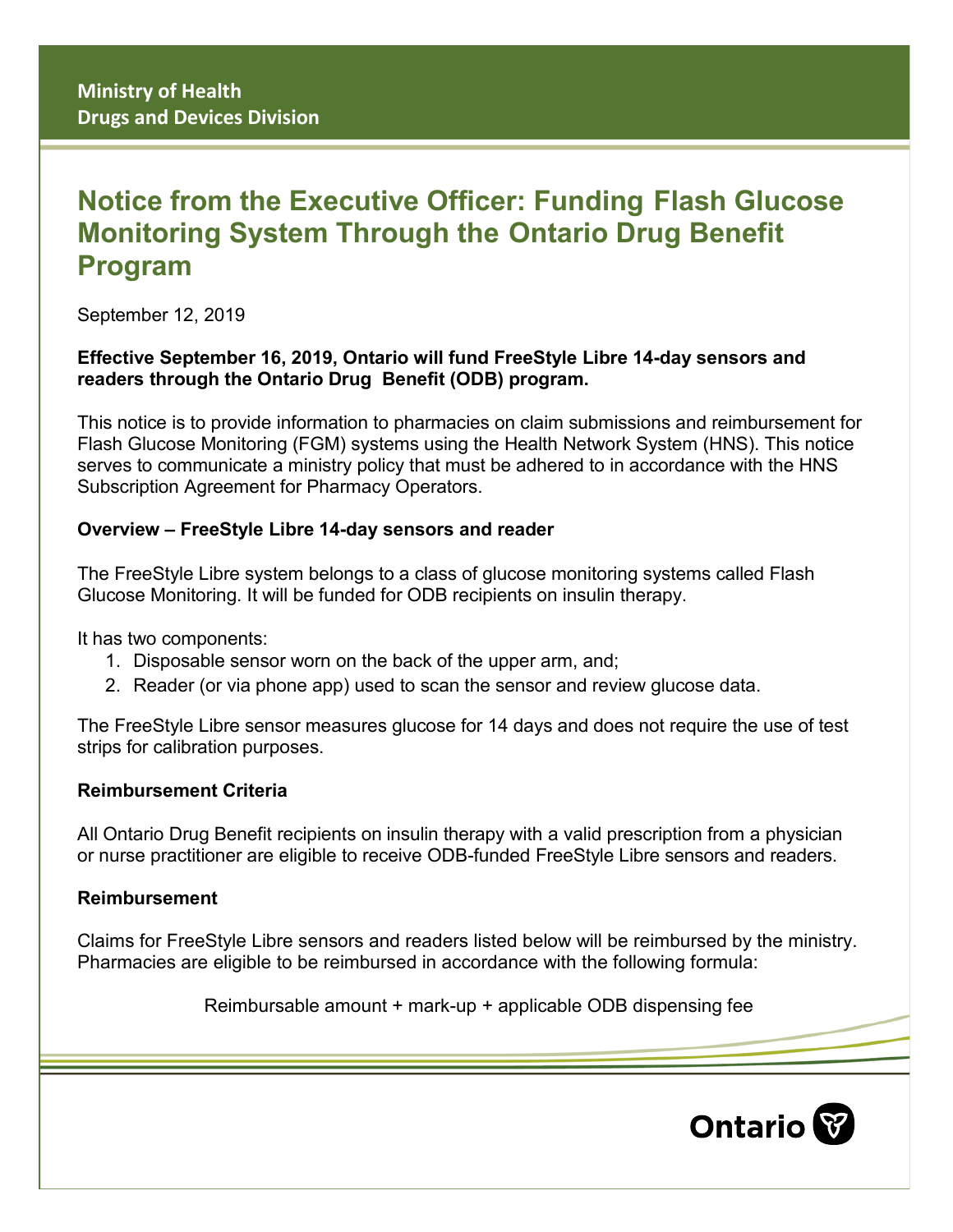#### **Pharmacy Billing Procedure**

The Product Identification Number (PIN) is to be used for billing purposes. Pharmacies will be reimbursed for supplying FGM sensors and readers in accordance with the table below.

| <b>PIN</b> | <b>PIN Description</b>            | <b>Manufacturer</b>               | <b>Reimbursable</b><br><b>Amount</b> |
|------------|-----------------------------------|-----------------------------------|--------------------------------------|
| 09857632   | FreeStyle Libre 14-<br>day Sensor | Abbott<br>Laboratories<br>Limited | \$89.0000                            |
| 09857633   | <b>FreeStyle Libre</b><br>Reader  | Abbott<br>Laboratories<br>Limited | \$49.0000                            |

Pharmacies are eligible to be reimbursed for the amount allowable for each PIN, applicable mark-up, and the pharmacy's applicable ODB dispensing fee.

For billing purposes, pharmacy documentation must be maintained in a readily available format for the purpose of post-payment verification for a minimum of 2 years. Overpayments due to inappropriate claim submissions are subject to recovery.

#### **ODB-eligible Recipients**

Claims must be submitted online through the HNS. The claim submission follows the normal process for submitting claims through the HNS:

- Product Identification Number (PIN)
- Valid Pharmacist ID

#### **Restrictions**

Only ODB-funded FGM readers and sensors supplied to an ODB eligible recipient with a valid prescription from a physician or nurse practitioner will be reimbursed.

Patients managing their diabetes with insulin are eligible for a maximum quantity of sensors over the course of a 365-day period as outlined in the table below: